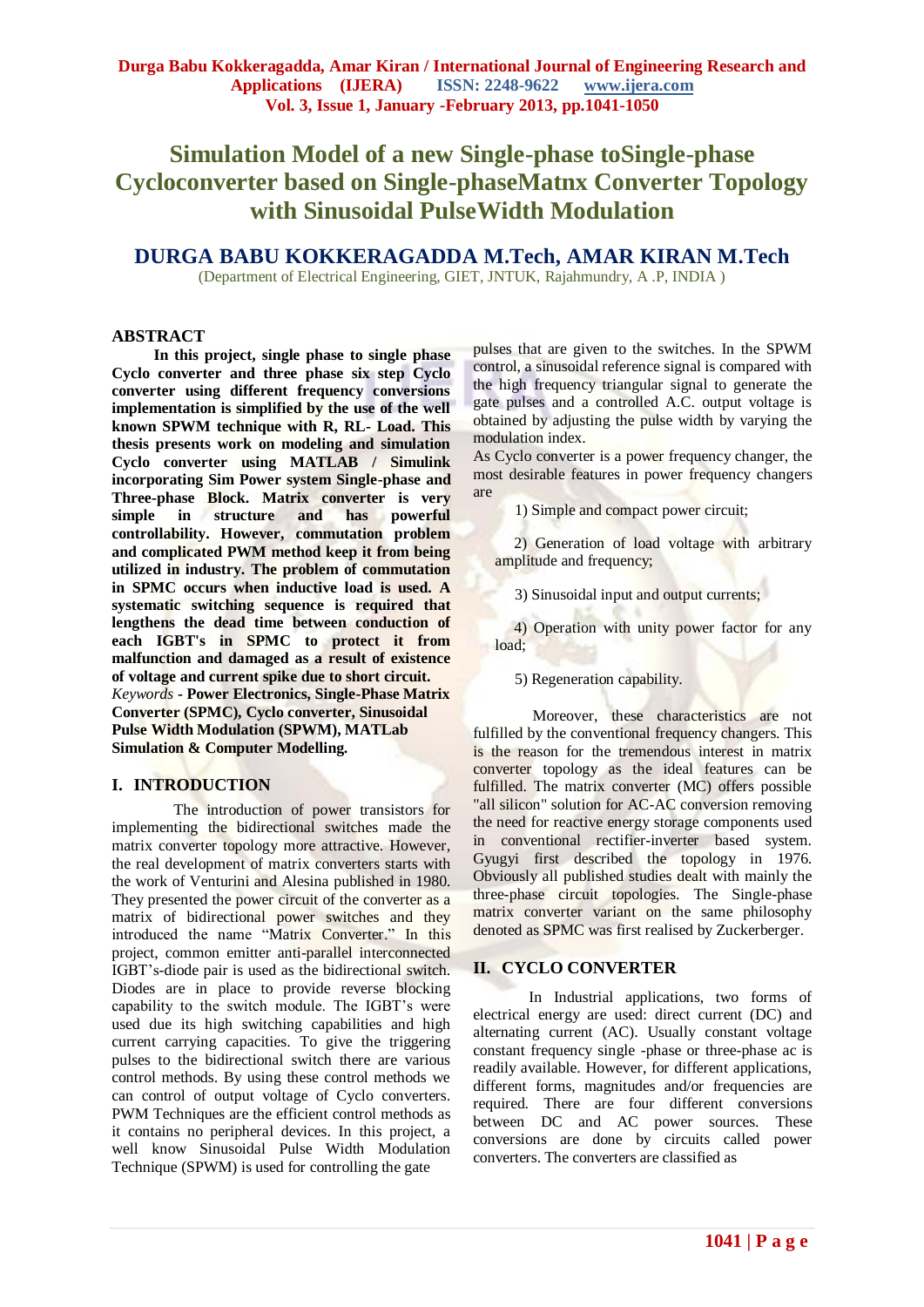- 1. Rectifiers: from Single-phase or Threephase AC to variable voltage DC
- 2. Choppers: from DC to variable voltage DC
- 3. Inverters: from DC to variable magnitude and variable frequency, single-phase or three phase AC
- 4. Cyclo converter: from Single-phase or Three-phase AC to variable magnitude and variable frequency, single-phase or threephase AC

This chapter explains about the Cyclo converter, their types, step-up and step-down operation and their applications. Traditionally, the AC-AC converters using semiconductor switches are commonly classified into indirect converter which utilizes a DC link between the two AC systems and direct converter that provides direct conversion. Indirect converter consists of two converter stages and energy storage element, which convert input AC to DC and then reconverting DC back to output ac with variable amplitude and frequency as shown in Fig. 1(a). In direct converter there is no need of DC link as shown in Fig  $1(b)$ 



Fig 1: AC/AC converter (a) Indirect converter (b) Direct converter

 Cyclo converters are the direct type converters used in high power applications driving induction and synchronous motors. They are usually phase-controlled and they traditionally use thyristors due to their ease of phase commutation. The basic block diagram of Cyclo converter is shown in Fig 2.



Fig 2: Block diagram of Cycloconverter

 A Cyclo converter is a type of power controller in which an alternating voltage at supply frequency is converted directly to an alternating voltage at load frequency without any intermediate DC stage. In a line commutated Cyclo converter, the supply frequency is greater than the load frequency. The operating principles were developed in the 1930s when the grid controlled mercury arc rectifier became available. The techniques were applied in Germany, where the three phase 50 Hz supply was converted to a single phase AC supply at 16⅔ Hz for railway traction. In the United States, a 400 HP scheme in which a synchronous motor was supplied from a Cyclo converter comprising 18 thyratrons was in operation for several years as a power station auxiliary drive. However, because these early schemes were not sufficiently attractive technically or economically, they were discontinued. A Cyclo converter is controlled through the timings of its firing pulses, so that it produces an alternating output voltage. By controlling the frequency and depth of phase modulation of the firing angles of the converters, it is possible to control the frequency and amplitude of the output voltage. Thus, a Cyclo converter has the facility for continuous and independent control over both its output frequency and voltage. This frequency is normally less than 1/3 of the input frequency. The quality of the output voltage wave and its harmonic distortion also impose the restriction on this frequency. The distortion is very low at low output frequencies. The Cyclo converters are normally used to provide either a variable frequency from a fixed input frequency or a fixed frequency from a variable input frequency.

A Cyclo converter can handle load of any power factor and allows power flow in both the directions. The output voltage wave shape inevitably contains harmonic distortion components in addition to the required sinusoidal component. These distortion terms are produced as a necessary outcome of the basic mechanism of the Cyclo converter, whereby the output voltage is fabricated from segments of the input voltage waves. These distortions can be minimized by adequate filters at the output. The distortion of the output voltage increases if the ratio of the output and input frequency increases.

#### III. **SINGLE-PHASE MATRIX CONVERTAER**

 The Single-Phase Matrix Converter (SPMC) consists of a matrix of input and output lines with four bi-directional switches connecting the single-phase input to the single-phase output at the intersection. The SPMC is presented schematically in Fig 3. Its instantaneous input voltage *v*i(t) and its output voltage *v*o(t). It comprises of four ideal switches S1, S2, S3, and S4 capable of blocking forward and reverse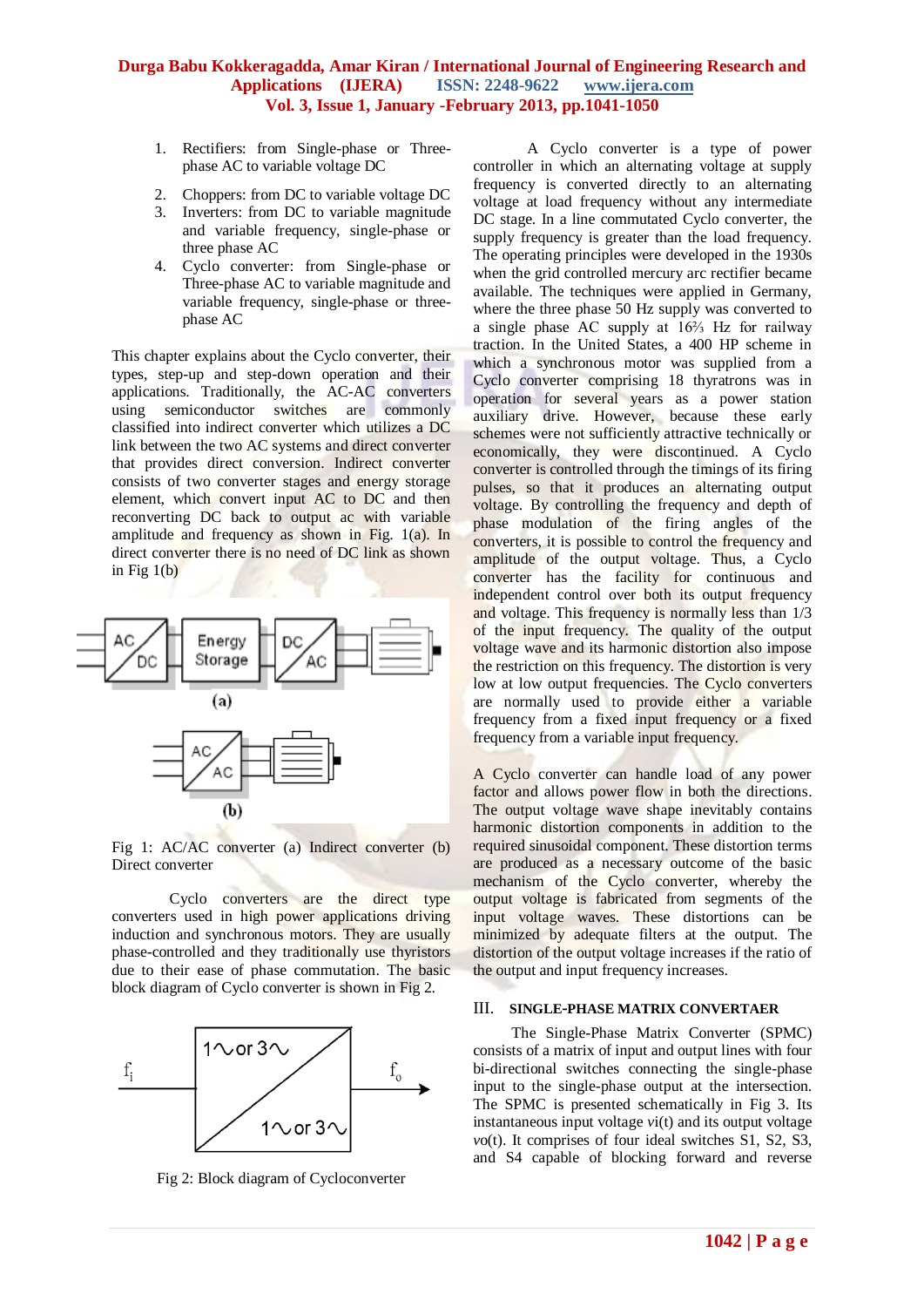voltages (symmetrical devices) and switching between states without any delays.



Fig 3: Single-phase matrix converter circuit configuration a) at no load

**SPMC operating at no-load:** With the SB open the SPMC is unloaded as shown in Fig 4.2(a). This topology converts the input voltage *v*i(t), with constant amplitude and frequency, through the four ideal switches to the output terminals in accordance with pre-calculated switching angles. The input voltage of the matrix converter presented in Fig 4.2 is given by



 Fig 3: Single-phase matrix converter circuit configuration b) at load

$$
V_i(t) = \sqrt{2}V_i(t) \cos \omega_i t
$$
 ...... (1)

The matrix converter will be designed and controlled in such a manner that the fundamental of the output voltage is

$$
V_o(t) = \sqrt{2}V_o(t) \cos \omega_o t \qquad \qquad \ldots \ldots (2)
$$

The problem at hand may be defined as follows: with input voltage from equation 3.1, the matrix converter switching angles will be calculated so that the fundamental of the output voltage will be given in equation 3.2, keeping with the degrees of freedom specified by

 $v_i(t)$  where S1 and S2 are in on state – mode 1

$$
V_o(t) =
$$

 $-v_i(t)$  where S2 and S3 are in on state – mode 2

………. (3)

where  $(S1 \& S2)$  or  $(S2 \& S3)$  are in on state – mode 3

The additional states  $(S1 \& S2 - on)$ and (S2 &S3- on) are forbidden states (they create a short circuit of the mains). The instantaneous value of the output voltage,  $v_0(t)$ , has the following characteristics:

- 1. Its maximum value is identical to the maximum value of the input voltage.
- 2. It contains fundamental and additional high order harmonics located at well defined sampled frequencies.
- 3. Its main harmonic has a stepped-up frequency and a stepped –down amplitude.

The SPMC may operate

- 1. In modes 1 and 2 (operation without load shorting)
- 2. In modes 1, 2 and 3 (operation with load shorting)

In this project, we will see the operation without load shorting i.e. (modes 1 and 2).The four power switching devices are switched at high frequency, fs (fs  $>>$ fi and fo where fi = ωi / 2Π and fo = ωo /2Π). The normalized switching time (or duty cycles of every switch) during any switching cycle  $(Ts = 1/fs)$ , is defined by

#### the time interval when the circuit

$$
m_j^k = \frac{\text{is in mode } j, \text{ during the kth cycle}}{Ts} = \frac{\Delta_j^k}{Ts}
$$
........(4)

Where  $j = 1, 2$  is the operation mode,  $k=1, 2...$  n... is the cycle number.

It is obvious that

$$
\sum_{j=1}^{2} \Delta_{j} = T_{s} \qquad \text{or} \qquad m_{1}^{k} + m_{2}^{k} = 1
$$
....(5)

*k*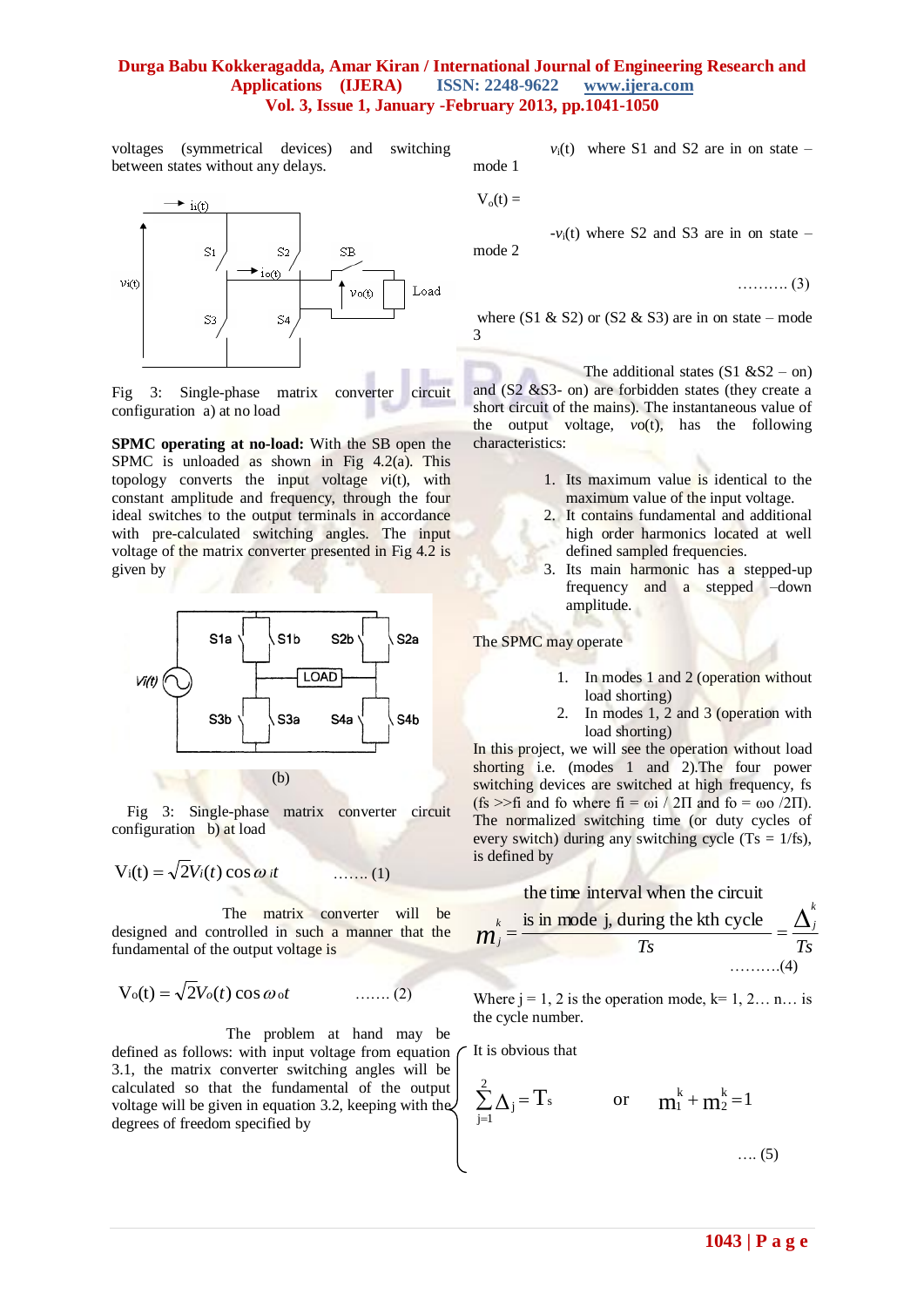As a result of high frequency of the converter, the average output voltage during any *k*th switching cycle Ts is given by

$$
V_{o, av}^{k} = (m_1^{k} - m_2^{k}) v_i^{k}(t) \quad ......... (6)
$$

Where  $vi(t)$  is the input voltage during the *K*th cycle and is practically constant. Keeping with equation 6 one can write that the fundamental of output voltage is given by

$$
V_0 \cos(\omega_0 t) = (m_1 - m_2)V_i \cos(\omega_0 t) \dots (7)
$$

Fig 3 shown below interprets equations 4-7. It presents the input voltage  $(fig.3(a))$ , the instantaneous output voltage(fig.3(b)),the desired fundamental of the output voltage (Fig.3(c)) and the averaged output voltage (Fig.3(d)) during one input switching cycle (1ms  $\omega$  fs = 1KHz);

From the Fig 3, it can be seen that. The input voltage is almost constant within one switching cycle ( $fi \ll$ fs)

- 1. During the nth switching cycle Ts, the instantaneous output voltage oscillates between two values +vi^n(to) and  $-vi^n(n)$  ( with  $nTs <$  to  $\leq$   $(n+1)Ts$ )
- 2. The averaged output voltage follows the required voltage given in equation 3.2
- 3. When m1~m2 with Ts the fundamental of output voltage approaches to zero



Fig 4: Input, Output, required output and averaged output wave forms

From equations 3.5 and 3.7, we obtain

$$
\mathbf{m}_1 = \frac{1 + \frac{V_0 \cos(\omega t)}{V_1 \cos(\omega t)}}{2}
$$

$$
\mathbf{m}_2 = \frac{1 - \frac{V_0 \cos(\omega t)}{V_1 \cos(\omega t)}}{2}
$$
 (8)

It is obvious that

$$
0 \leq m j \leq 1 \qquad \qquad \ldots \ldots \ldots \ldots (9)
$$

From equations 3.8 and 3.9 is evident that

$$
\left|\frac{V_0 \cos(\omega \alpha t)}{V_1 \cos(\omega \alpha t)}\right| \le 1 \qquad \qquad \dots \dots \dots (10)
$$

Equation 3.10 must exist for any time, t, and this imply that when  $cos(\omega(t))$  vanishes (this function => 0) also cos ( $\omega o(t)$ ) must vanish (=> 0). Therefore, input and the output waveforms must be synchronized and the fundamental of output voltage must cross zero more frequently than the input voltage. Hence, the single-phase matrix converter is a frequency step-up circuit capable of converting an input waveform with an angular frequency given by

$$
\omega_o = r \times \omega_i \quad \dots \dots \quad (11)
$$

Where  $r = 1, 2, 3...$ 

When  $\cos(\omega i(t)) = 0$ , the m1 and m2 are calculated in accordance with equation 3.8 and L' Hospital rule. The result is

$$
\mathbf{m}_1 = \frac{1 + \frac{V_0 \cos(\omega t)}{V_1 \cos(\omega t)}}{2}
$$

$$
\mathbf{m}_2 = \frac{1 - \frac{V_0 \cos(\omega t)}{V_1 \cos(\omega t)}}{2}
$$
 (12)

Keeping with equation 3.12 we obtain

$$
V_O \le \frac{\omega_i}{\omega_o} V_i \qquad \qquad (13)
$$

The above equation means that single-phase matrix converter is stepping down the output voltage fundamental. Based on the equations 3.8-3.13, one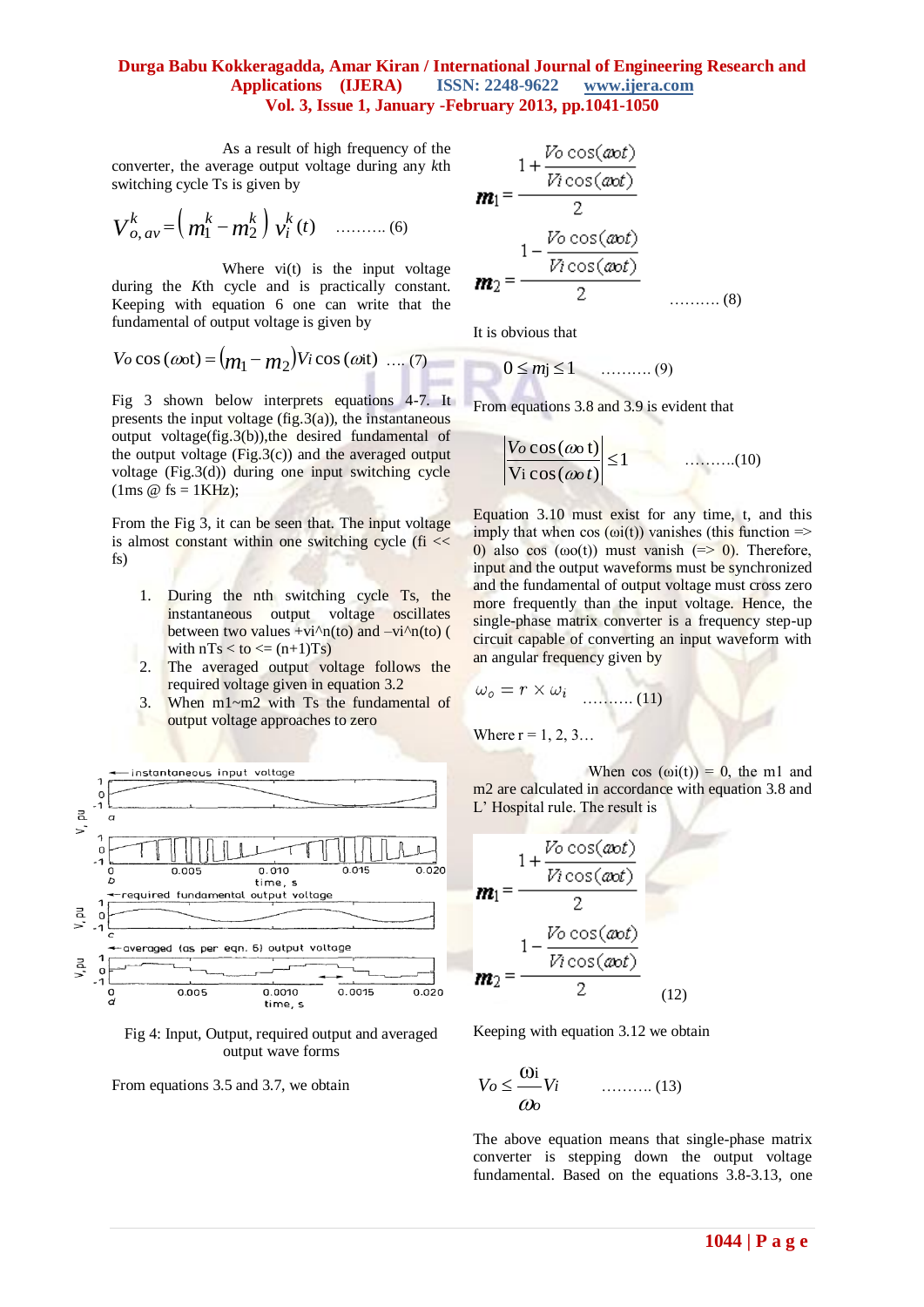can conclude that the switching pattern, the ms might be calculated. The four switching power devices S1, S2, S3, and S4 will be controlled according to the switching pattern. The above discussed matrix converter topics can be summarizes as

- 1. The matrix converter will be controlled according to a switching pattern and the purpose is to obtain an output main harmonics as per equation 3.2.
- 2. Its input, *vi*(t) is a sinusoidal waveform and its output,  $vo(t)$  comprises a number of high order harmonics.
- 3. Both waveforms have identical maximum values and total RMS values.
- 4. The matrix converter is a frequency step-up and fundamental voltage step-down converter. Up to this point the SPMC is unloaded.

**SPMC operating with passive load:** When the SB is closed, the SPMC supplies current to its load. The relation between the output voltage and the output current for the passive, R, L load is

$$
V_o(t) = \text{Rio}(t) + L \frac{\text{dio}(t)}{\text{dt}}
$$
 (14)

Considering Fig 4.2 and the operation modes of this topology, the input current,  $i(t)$ , is given by

$$
i_i(t) = \begin{cases} i_o(t) & - \text{ Mode } 1 \\ -i_o(t) & - \text{ Mode } 2 \end{cases}
$$
 (15)

Where mode 1 and mode 2 were defined in above section.

Keeping in mind that the load of the converter is almost always a low pass filter (R, L load) the output current waveform contains less high order harmonics than the output voltage.

#### **IV. WORKING OF SPMC AS CYCLOCONVERTER**

We know that the Single-phase matrix converter consists of forced commutated bidirectional switches. By controlling these bi-directional switches Cycloconverter operation is done. The schematic view of the SPMC circuit configuration for the Cycloconverter operation is given the Fig 3.1



Fig 5: Schematic diagram of SPMC circuit configuration

 The SPMC circuit as shown in Fig 4.1 uses four bi-directional switches for the Cyclo converter implementation. It requires the use of bi-directional switches capable of blocking voltage and conducting current in both directions. Unfortunately there is no discrete semiconductor device. Currently that could be fulfilling the needs and hence the use of commonemitter anti-parallel IGBT, diode pair as shown in Fig 4.2. Diodes are in place to provide reverse blocking capability to the switching module. The IGBT were used due to its high switching capabilities and high current carrying capabilities desirable amongst researchers for high power applications.



Fig 6: Schematic view of Bi-directional switch (common -emitter)

**SWITCHING STRATEGY FOR STEP-DOWN CYCLOCONVERTER:** The implementation of the SPMC as a Cycloconverter requires different bidirectional switching arrangements depending on the desired output frequency. The output voltage of the converter is controlled by Sinusoidal Pulse Width Modulation (SPWM), but the frequency of the converter is changed by controlling the duration of operation of the switch. In this project the input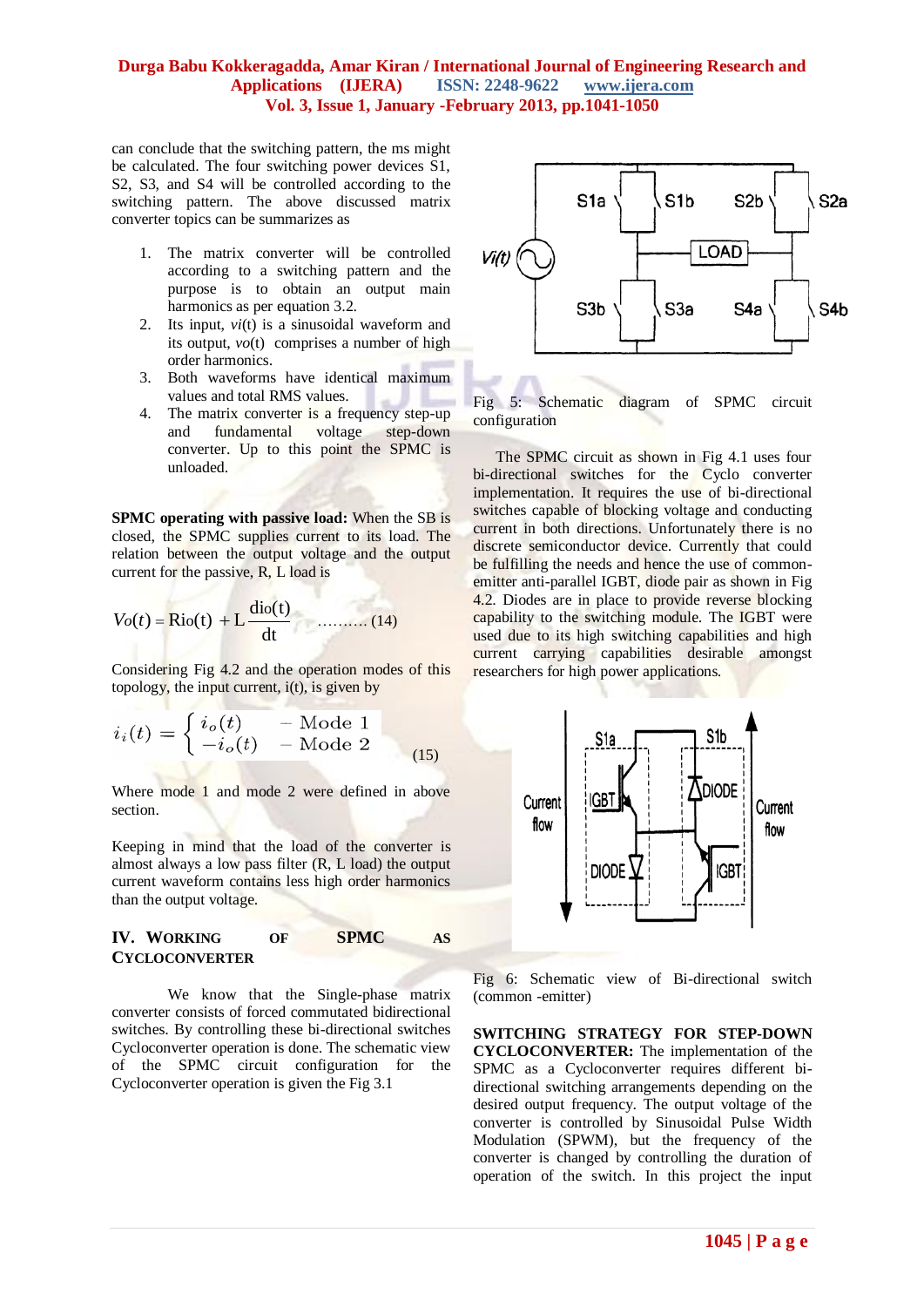frequency used is set at 50Hz and the desired output frequency synthesized at the 25 and 12½ Hz for step down Cycloconverter as shown in Fig 6. The SPWM helps to give the gate triggering pulses in sequence as required to the get the desired frequency at the output voltage.



Fig 7: Wave forms of a)  $I/P$  at 50 HZ b) O/P at 25 HZ c) O/P at  $12\frac{1}{2}$  HZ

 During the positive half-cycle of the input voltage, the switches S1a, S2b, S3b and S4a are forward biased and during the negative half cycle of the input voltage, the switches S1b, S2a, S3a and S4b are forward biased. To get the positive half-cycle at the load, the switches S1a and S4a are triggered during the positive half-half cycle of the input and are shown in Fig  $8(a)$ . And to get the negative half-cycle at the load the switches S2b and S3b are triggered and are shown in Fig 8(c). More over during negative half cycle of the input voltage, switches S4b and S1b are triggered to get the negative half-cycle at the load and are shown in Fig  $8(b)$ . To get the positive half-cycle at the load switches S3a and S2a are triggered and are shown in Fig 8(d).

Table 1 shows the different states of switching in sequence to get the desired frequency of the output voltage. The switching sequences are dependent on the time interval and the state of the driver circuit following table 1 as shown below (for one cycle).



a) State 1(positive cycle) b) State 2(negative cycle)



c) State 3(positive cycle) d) State 4(negative cycle)

Fig 8: Different states for the operation of the Cycloconverter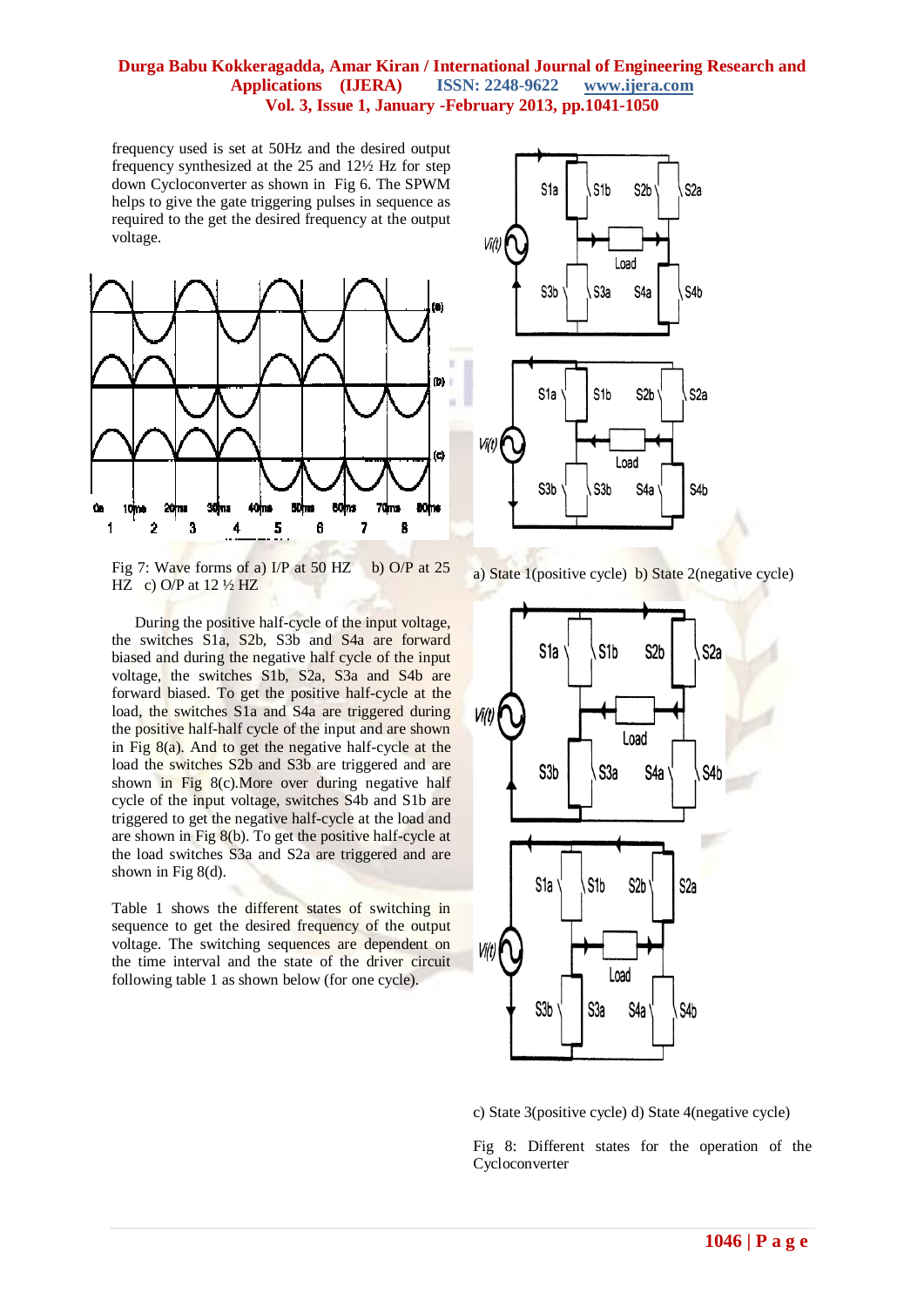The switching angles, of the four bi-directional switches Sij  $(i = 1, 2, 3, 4$  and  $j = a$ , b) where 'a' and "b" represent as driver one and driver two respectively will be considered by the following rules below.

- At any time 't', only two switches  $Sij(i=1, 4)$ and  $i = a$ ) will be in 'ON' state and conduct the current flow during positive cycle of input source.(state 1)
- At any time 't', only two switches  $\text{Sij}(i=1, 4)$ and  $j = b$ ) will be in 'ON' state and conduct the current flow during negative cycle of input source.(state 2)
- At any time 't', only two switches  $Si( i = 2, 3)$ and  $i = b$ ) will be in 'ON' state and conduct the current flow during positive cycle of input source.(state 3)
- At any time 't', only two switches  $Sij(i=2, 3)$ and  $j = a$ ) will be in 'ON' state and conduct the current flow during negative cycle of input source.(state 4)

| Input<br>frequency | <b>Target output</b><br>frequency | Time<br>interval | <b>State</b> | <b>Switch</b><br>"modulated"          |
|--------------------|-----------------------------------|------------------|--------------|---------------------------------------|
| 50 Hz              |                                   |                  |              | S1a and S4a                           |
|                    |                                   |                  | 4            | S2a and S3a                           |
|                    | 25Hz                              | 3                | 3            | S2b and S3b                           |
|                    |                                   | 4                | 2            | S1b and S4b                           |
|                    | 12½ Hz                            |                  |              | S1a and S4a                           |
|                    |                                   |                  | 4            | S2a and S3a                           |
|                    |                                   | 3                |              | S1a and S4a                           |
|                    |                                   | 4                | 4            | S2a and S3a                           |
|                    |                                   | 5                | 3            | S <sub>2</sub> b and S <sub>3</sub> b |
|                    |                                   | 6                | 2            | S <sub>1</sub> b and S <sub>4</sub> b |
|                    |                                   |                  | 3            | S2b and S3b                           |
|                    |                                   | g                |              | S1b and S4b                           |

Table 1: Switching Sequence of step down Cycloconverter

**PULSE WIDTH MODULATION CONTROL:** The most efficient method of controlling the output voltage is to incorporate pulse width modulation control (PWM control). In this method, a fixed AC input voltage is supplied to the Cycloconverter and a controlled AC output voltage is obtained by adjusting the on and off periods of the gate pulses. There are many possible PWM Techniques proposed in the literature. The choice of a particular PWM Technique depends on the permissible harmonic content in the inverter output voltage, machine type, power level and semiconductor switching devices employed for a particular application The PWM control has the following advantages.

- 1. The output voltage control can be obtained without any additional components.
- 2. The output voltage is controlled by varying the modulation index instead of varying the amplitude of the carrier signal.

With this type of control, lower order harmonics can be eliminated or minimized along with its output voltage control. The filtering requirements are minimized as higher order harmonics can be filtered easily.

#### **V. MAIN MODEL**

Basic schematic view of the single-phase matrix converter configuration working as Cycloconverter is seen in Fig. The MLS implementation of the SPMC configuration is as shown below Fig 9.



#### Fig 9: Top level main model of SPMC in MLS

Switches used are the bi-directional switches used to block the voltage and conduct the current in both directions. The Matlab design of the bidirectional is shown as shown in Fig 10.



Fig 10: Bi-directional switch module in MLS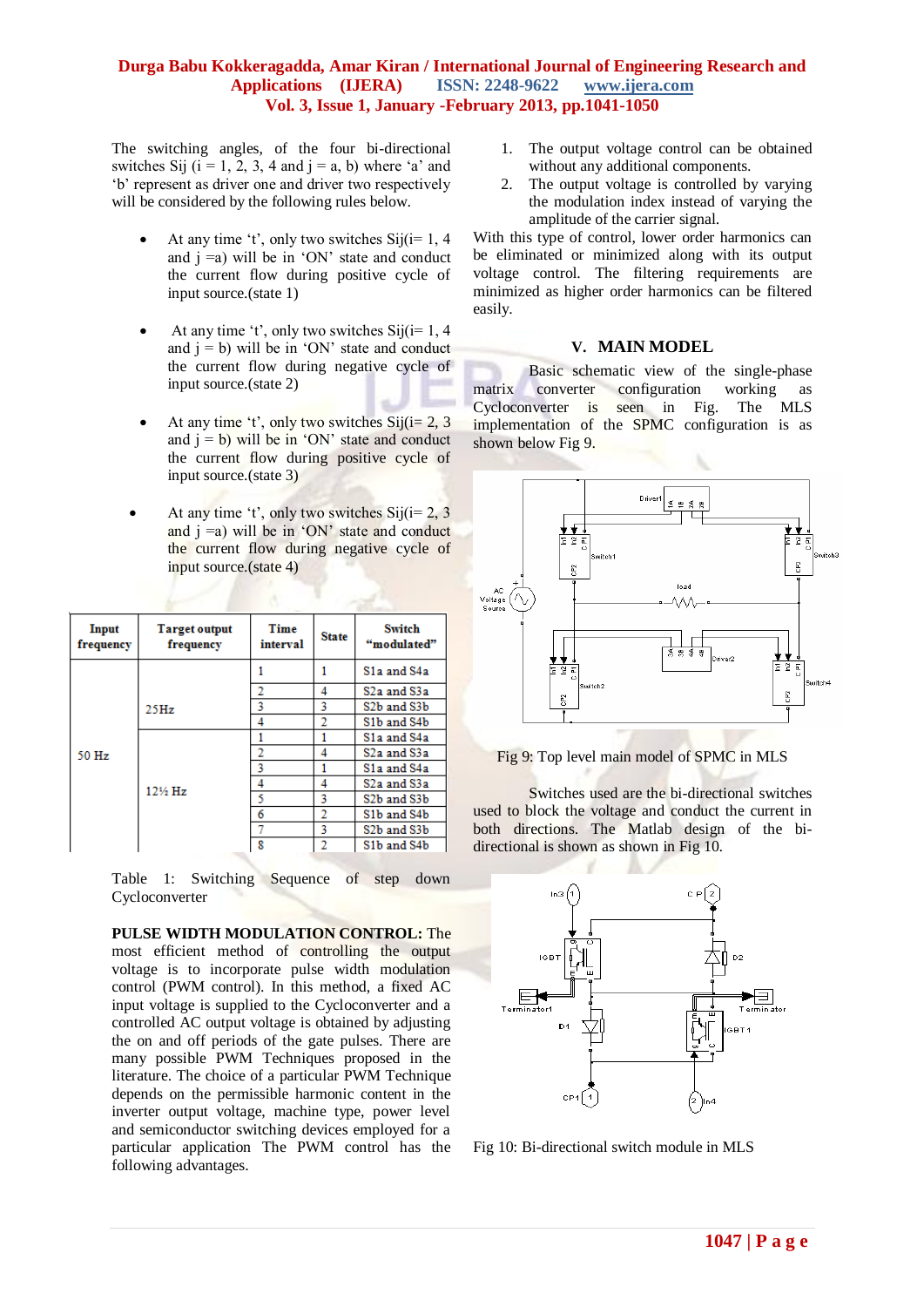**DRIVER CIRCUIT MODEL:** Driver circuits were designed to generate the SPWM pattern that is controlled using the switching states as in tables 1. The driver circuit algorithm are designed by using MLS is shown in Fig, comprising SPWM generator portion and state portion. A two "sine wave" blocks are used to generate two sinusoidal references signal 'Vref1' and 'Vref2'. Output from the "sine wave" block is multiplied using a "multiply" block with the output from the constant block that represents the modulation index, thus magnitude could be varying changing this "constant" value. The "repeating sequence" block is used to generate the triangular carrier signal "Vc". To produce the SPWM the "relational operation" block are used as a comparator that triggers an output switching function between "0" and "1" that represents the PWM train.



**SIMULATION RESULTS OF R LOAD**



 O/P voltage wave form of 25Hz of modulation index of 0.7







O/P voltage wave form of 50HZ of Modulation Index 1.0



O/P Voltage wave form of 100 HZ of modulation index 1



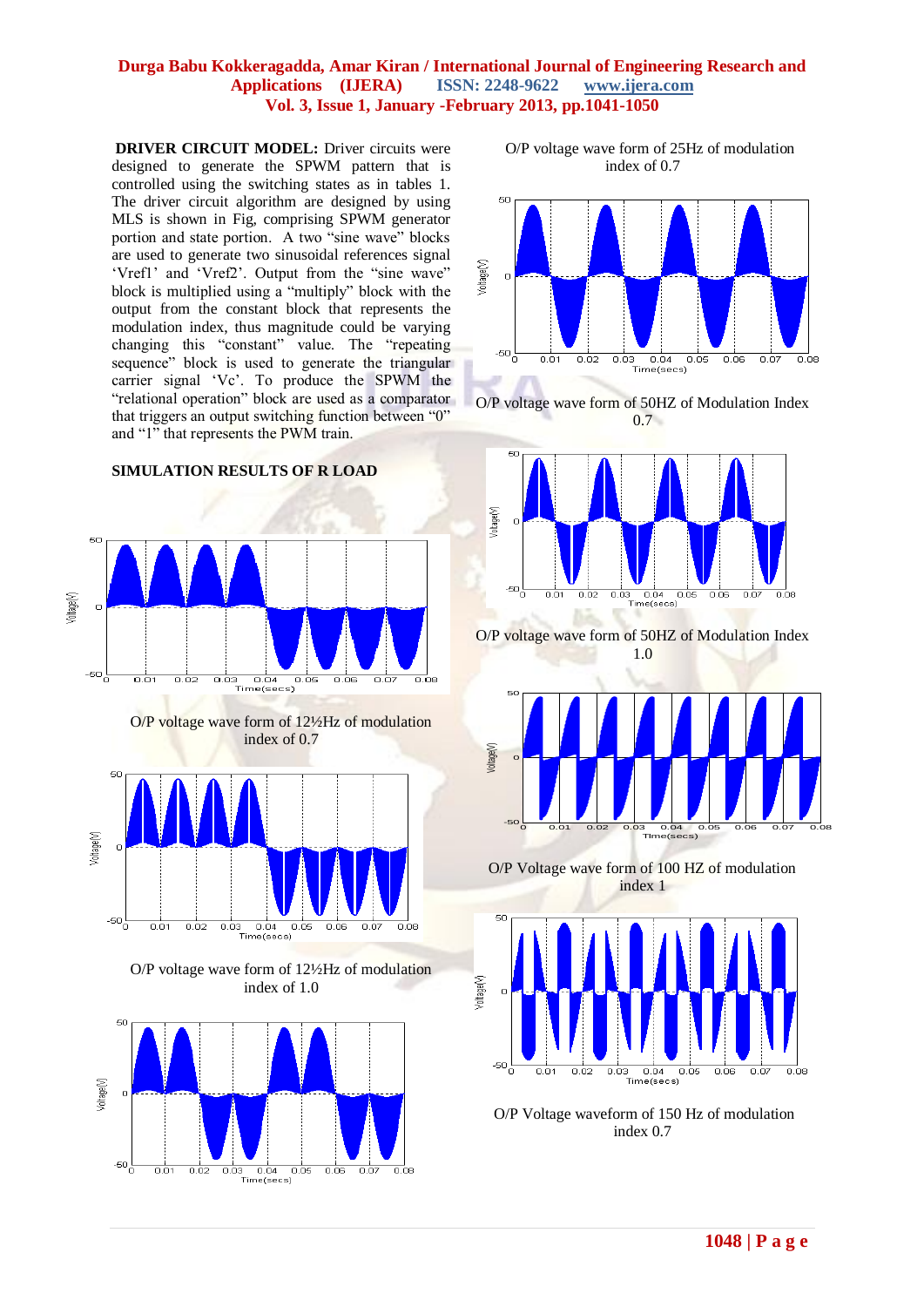

**SIMULATION RESULTS OF R-L LOAD**





O/P Current waveform of 12½ Hz of modulation index 0.7



O/P Current waveform of 25 Hz of modulation index 0.7



O/P Voltage waveform of 100 Hz of modulation index 0.7



O/P Current waveform of 100 Hz of modulation index 0.7



O/P Voltage waveform of 150 Hz of modulation index 0.7



O/P Current waveform of 150 Hz of modulation index 0.7

## **PARAMETERERS FOR SIMULATION**